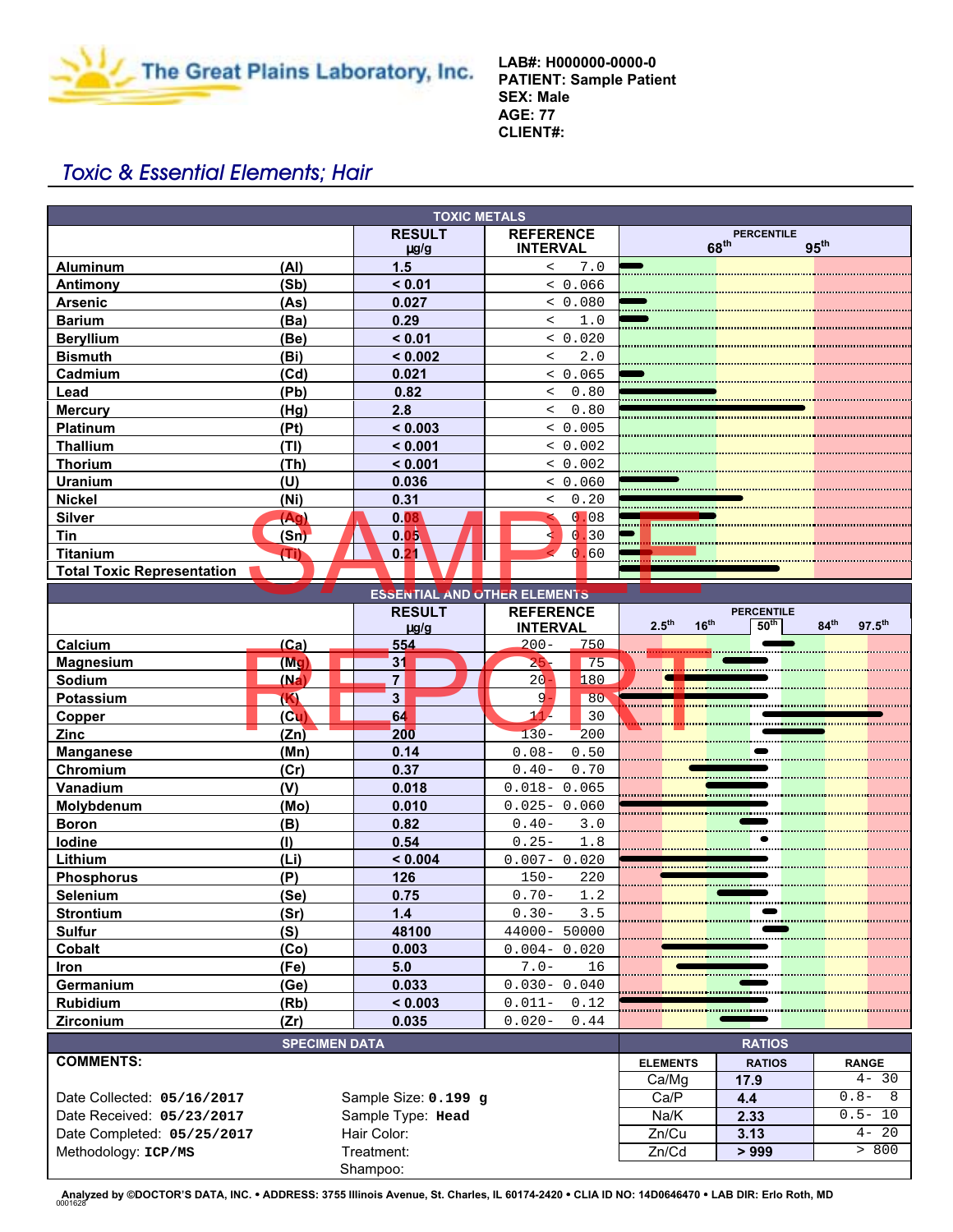# HAIR ELEMENTS REPORT INTRODUCTION

Hair is an excretory tissue for essential, nonessential and potentially toxic elements. In general, the amount of an element that is irreversibly incorporated into growing hair is proportional to the level of the element in other body tissues. Therefore, hair elements analysis provides an indirect screening test for physiological excess, deficiency or maldistribution of elements in the body. Clinical research indicates that hair levels of specific elements, particularly potentially toxic elements such as cadmium, mercury, lead and arsenic, are highly correlated with pathological disorders. For such elements, levels in hair may be more indicative of body stores than the levels in blood and urine.

All screening tests have limitations that must be taken into consideration. The correlation between hair element levels and physiological disorders is determined by numerous factors. Individual variability and compensatory mechanisms are major factors that affect the relationship between the distribution of elements in hair and symptoms and pathological conditions. It is also very important to keep in mind that scalp hair is vulnerable to external contamination of elements by exposure to hair treatments and products. Likewise, some hair treatments (e.g. permanent solutions, dyes, and bleach) can strip hair of endogenously acquired elements and result in false low values. Careful consideration of the limitations must be made in the interpretation of results of hair analysis. The data provided should be considered in conjunction with symptomology, diet analysis, occupation and lifestyle, physical examination and the results of other analytical laboratory tests. hair treatments and products. Likewise, some hair treatments (e.g. perm, and bleach) can strip hair of endogenously acquired elements and result reful consideration of the limitations must be made in the interpretation of

Caution: The contents of this report are not intended to be diagnostic and the physician Using this information is cautioned against treatment based solely on the results of this screening<br>test. For example, copper supplementation based upon a result of low hair copper is<br>contraindicated in patients afflicted test. For example, copper supplementation based upon a result of low hair copper is contraindicated in patients afflicted with Wilson's Disease.

Lead High

This individual's hair Lead (Pb) level is considered to be moderately elevated. Generally, hair is a good indicator of exposure to Pb. However, elevated levels of Pb in head hair can be an artifact of hair darkening agents, or dyes, e.g. lead acetate. Although these agents can cause exogenous contamination some transdermal absorption does occur.

Pb has neurotoxic and nephrotoxic effects in humans as well as interfering with heme biosynthesis. Pb may also affect the body's ability to utilize the essential elements calcium, magnesium, and zinc. At moderate levels of body burden, Pb may have adverse effects on memory, cognitive function, nerve conduction, and metabolism of vitamin D. Children with hair Pb levels greater than 1  $\mu q/q$  have been reported to have a higher incidence of hyperactivity than those with less than 1 µg/g. Children with hair Pb levels above 3 µg/g have been reported to have more learning problems than those with less than 3 µg/g. Detoxification therapy by means of chelation results in transient increases in hair lead. Eventually, the hair Pb level will normalize after detoxification is complete.

Symptoms associated with excess Pb are somewhat nonspecific, but include: anemia, headaches, fatigue, weight loss, cognitive dysfunction and decreased coordination.

Sources of exposure to Pb include: welding, old leaded paint (chips/dust), drinking water, some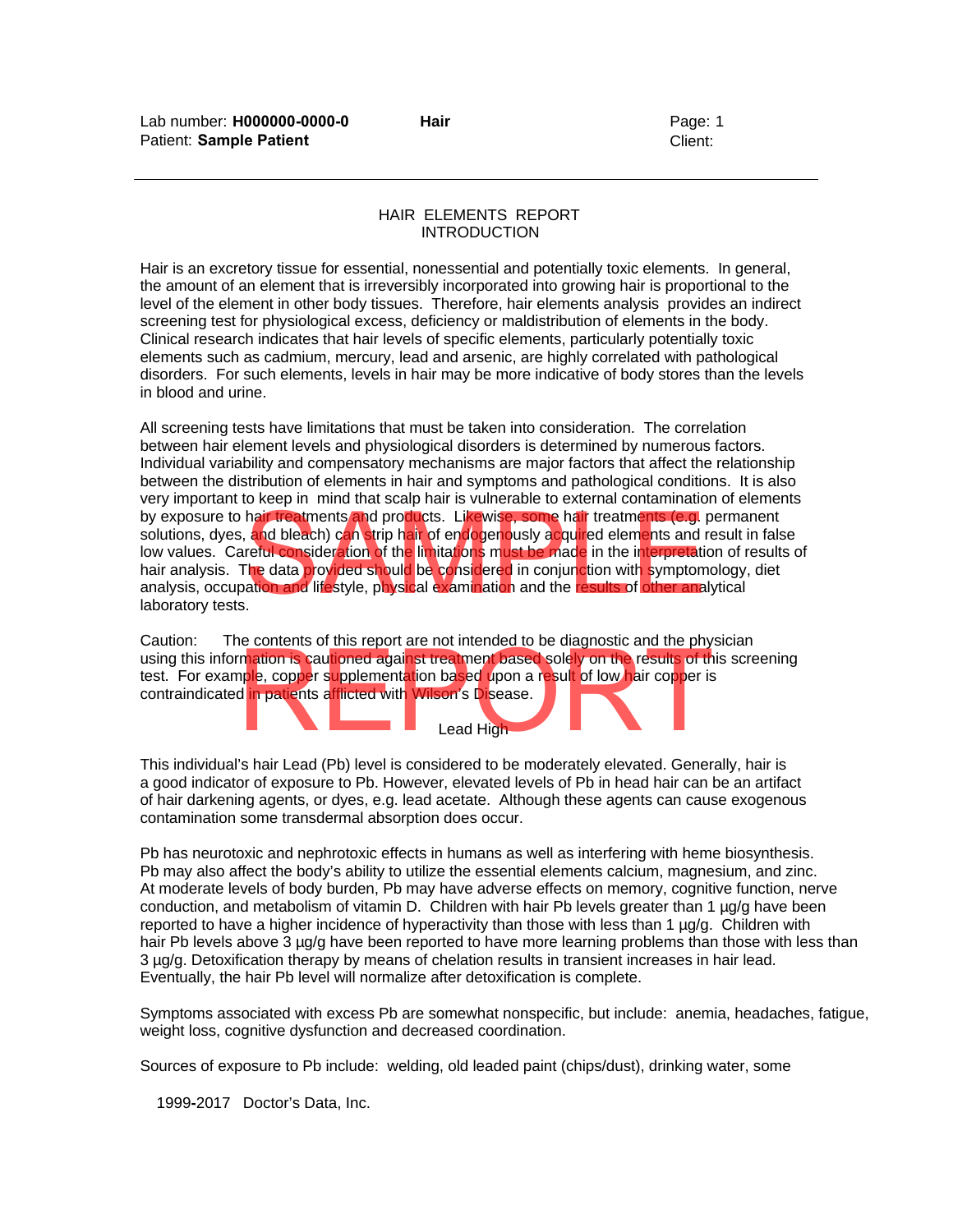| Lab number: <b>H000000-0000-0</b> | Hair | Page: 2 |
|-----------------------------------|------|---------|
| Patient: Sample Patient           |      | Client: |

fertilizers, industrial pollution, lead-glazed pottery, Ayruvedic herbs and use of firemarms. Tests for Pb body burden are: urine elements analysis following provocation with intravenous Ca-EDTA, or oral DMSA. Whole blood analysis for Pb reflects recent or ongoing exposures and does not correlate well with total body burden.

#### Mercury High

Hair mercury (Hg) is an excellent indiator of exposure to methylmercury from fish. Mercury is toxic to humans and animals. Individuals vary greatly in sensitivity and tolerance to Hg burden.

Hg can suppress biological selenium function and may cause or contribute to immune dysregulation in sensitive individuals. Hallmark symptoms of excess Hg include: loss of appetite, decreased senses of touch, hearing, and vision, fatigue, depression, emotional instability, peripheral numbness and tremors, poor memory and cognitive dysfunction, and neuromuscular disorders. Hair Hg has been reported to correlate with acute myocardial infarction and on average each 1 µg/g of hair Hg was found to correlate with a 9% increase in AMI risk (Circulation 1995; 91:645-655).

Sources of Hg include dental amalgams, fish, water supplies, some hemorrhoidal preparations, skin lightening agents, instruments (thermometers, electrodes, batteries), and combustion of fossil fuels, Ayurvedic herbs, some fertilizers, and the paper/pulp and gold industries. After dental amalgams are installed or removed a transient (several months) increase in hair Hg is observed. Also, "baseline" hair Hg levels for individuals with dental amalgams are higher (about 1 to 2 µg/g) than are baseline levels for those without (below 1 µg/g). ts, instruments (thermometers, electrodes, batteries), and combustion of<br>s, some fertilizers, and the paper/pulp and gold industries. After dental an<br>oved a transient (several months) increase in hair Hg is observed. Also

Confirmatory tests for elevated Hg are measurement of whole blood as an indication of recent/ongoing exposure (does not correlate with whole body accumulation) and measurement of urine Hg before and after

administration of a dithiol metal binding agent such as DMSA or DMPS (an indication of total body burden).<br>Hair is a reasonable tissue for monitoring exposure to Nickel (Ni). However, hair is commonly contaminated with Ni Hair is a reasonable tissue for monitoring exposure to Nickel (Ni). However, hair is commonly contaminated with Ni from hair treatments and dyes. When hair Ni is measured at more than .6 ppm, the possible use of hair dyes or colorings should be investigated before concluding that excessive Ni is present.

Nickel High

There is substantial evidence that Ni is an essential element which is required in extremely low amounts. However, excess Ni has been well established to be nephrotoxic, and carcinogenic. Elevated Ni is often found in individuals who work in the electronic and plating, mining, and steel manufacture industries. A cigarette typically contains from 2 to 6 mcg of Ni; Ni is absorbed more efficiently in the lungs than in the gastrointestinal tract. Symptoms of chronic Ni exposure include dermatitis, chronic rhinitis, and hypersensitivity reactions. Ni can hypersensitize the immune system, subsequently causing hyperallergenic responses to many different substances.

Symptoms of Ni toxicity are dermatitis and pulmonary inflammation (following exposure to Ni dust, smoke). Long term or chronic Ni toxicity may lead to liver necrosis and carcinoma.

A test for elevated Ni body burdenis the measurement of urine Ni before and after administration of chelating agents that mobilize Ni i.e., Ca-EDTA.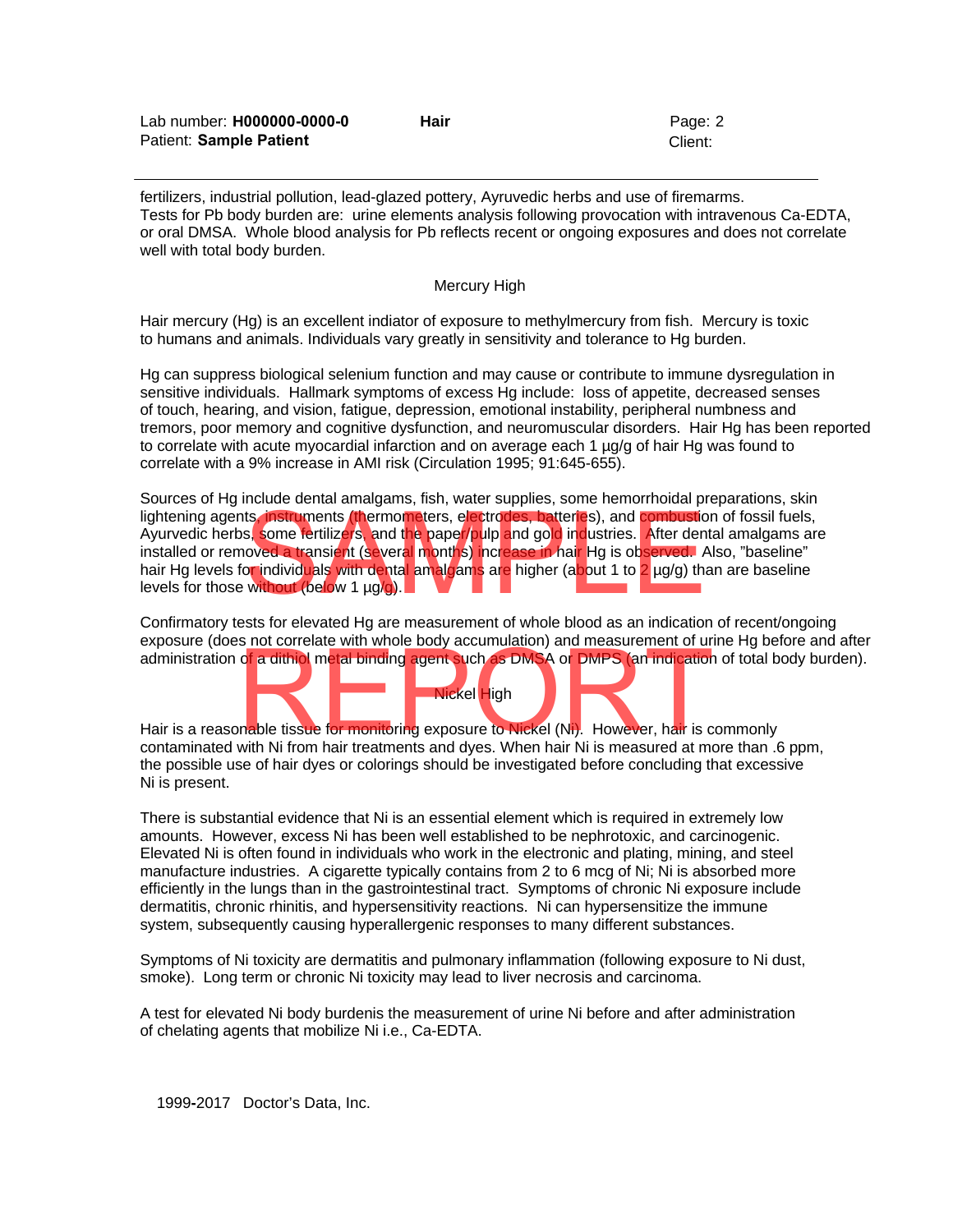# Sodium Low

The level of Sodium (Na) in hair has not been documented to be indicative of dietary adequacy or nutritional status. Na is an essential element with extracellular electrolyte functions, but these functions do not occur in hair. Low hair Na may have no clinical significance or it may be consistent with electrolyte imbalance associated with adrenal insufficiency. In this condition, blood Na would be low, blood potassium would be high, and urinary levels of Na would be expected to be high. Observations at DDI indicate that Na and potassium levels in hair are commonly low in association with emotional stress. The low levels of Na and potassium are frequently concomitant with high levels of calcium and magnesium in hair. This apparent "emotional stress pattern" requires further investigation.

Appropriate tests for Na status as an electrolyte are measurements of Na in whole blood and urine, and measurements of adrenocortical function.

#### Potassium Low

The level of Potassium (K) in hair does not reflect nutritional status or dietary intake. However, hair K levels may provide clinically relevant information pertaining to adrenal function and/or electrolyte balance. tassium (K) in hair does not reflect nutritional status or dietary intake. How provide clinically relevant information pertaining to adrenal function and note.<br>The and a potentiator of enzyme functions in cells, but neithe

K is an electrolyte and a potentiator of enzyme functions in cells, but neither of theses functions takes place in hair. K can be low in the body as the result of gastrointestinal or renal dysfunction, or as a side effect of some diuretics. In adrenocortical hyperactivity, blood levels of K are depressed, while urinary K is increased. Low hair K should be viewed as a screening test. Observations at DDI indicate that hair levels of sodium and K are commonly low in association with emotional stress. The low levels of sodium and K are requently concomitant with high level of calcium and magnesium in hair with emotional stress. The low levels of sodium and K are frequently concomitant with high levels of calcium and magnesium in hair. This apparent "emotional stress pattern" requires further investigation.

Symptoms of true K deficiency include: muscle weakness, fatigue, and tachycardia. Diabetic acidosis can result in severe K loss.

Confirmatory tests for K deficiency include measurements of packed red blood cell K; whole blood K and the sodium/K ratio; urine K and the sodium/K ratio. An electrocardiogram may show abnormalities when K is low in serum/plasma or whole blood.

# Copper High

The high level of Copper (Cu) in hair may be indicative of excess Cu in the body. However, it is important first to rule out exogenous contamination sources: permanent solutions, dyes, bleaches, swimming pool/hot tub water, and washing hair in acidic water carried through Cu pipes. In the case of contamination from hair preparations, other elements (aluminum, silver, nickel, titanium) are usually also elevated.

Sources of excessive Cu include contaminated food or drinking water, excessive Cu supplementation, and occupational or environmental exposures. Insufficient intake of competitively absorbed elements such as zinc or molybdenum can lead to, or worsen Cu excess.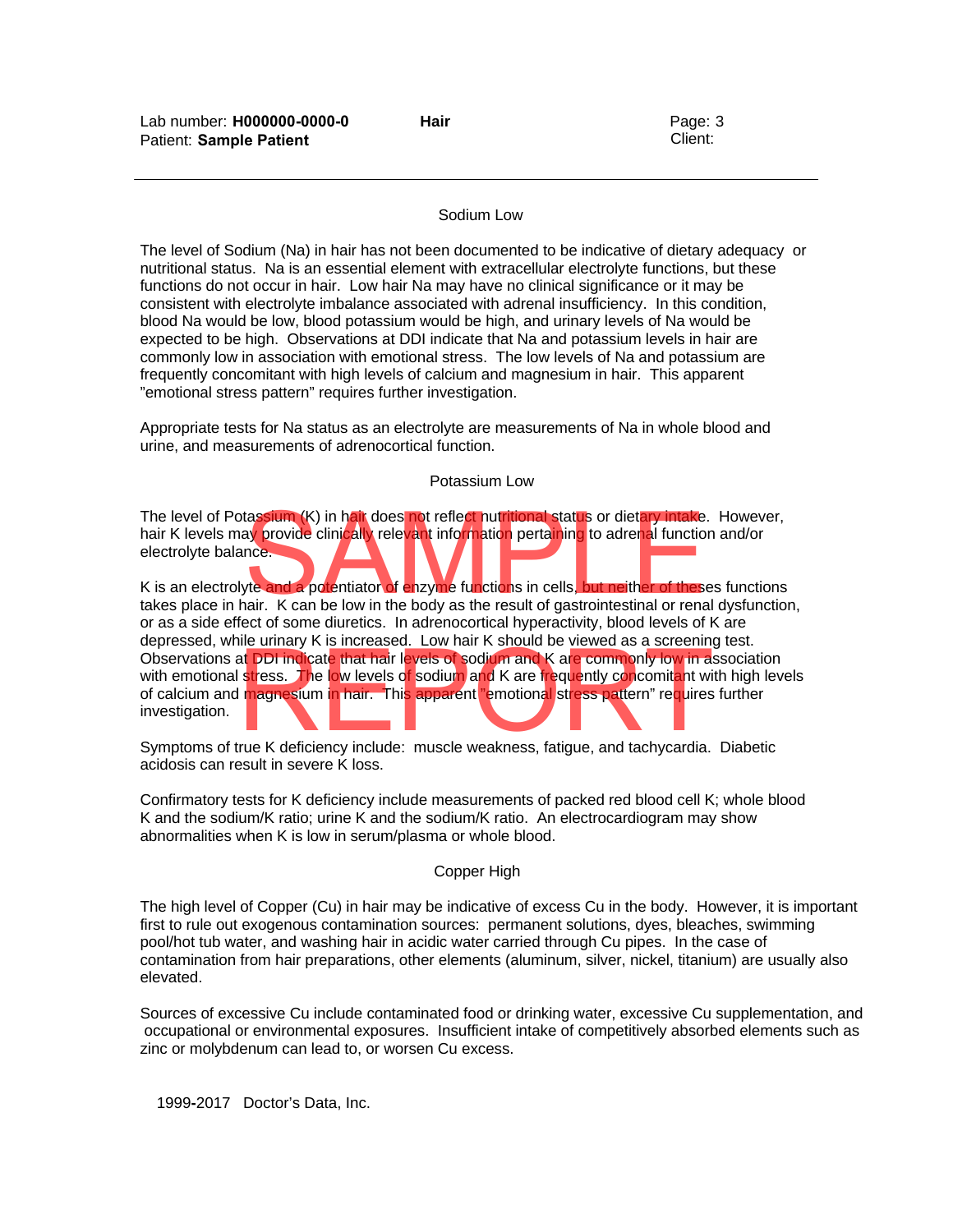| Lab number: H000000-0000-0 | <b>Hair</b> | Page: 4 |
|----------------------------|-------------|---------|
| Patient: Sample Patient    |             | Client: |

Medical conditions that may be associated with excess Cu include: biliary obstruction (reduced ability to excrete Cu), liver disease (hepatitis or cirrhosis), and renal dysfunction. Symptoms associated with excess Cu accumulation are muscle and joint pain, depression, irritability, tremor, hemolytic anemia, learning disabilities, and behavioral disorders.

Confirmatory tests for Cu excess are a comparison of Cu in pre vs. post provocation (D-penicillamine, DMPS) urine elements tests and a whole blood elements analysis.

#### Chromium Low

Hair Chromium (Cr) is a good indicator of tissue levels and may provide a better indication of status than do urine or blood plasma/serum (Nielsen, F.H. In Modern Nutrition on Health and Disease; 8th Edition, 1994. Ed. Shils, Olson and Shike. Lea and Febiger, Philadelphia). Hair Cr is seldom affected by permanent solutions, dyes and bleaches.

Cr (trivalent) is generally accepted as an essential trace element that is required for maintenance of normal glucose and cholesterol levels; it potentiates insulin function, i.e., as a part of "glucose tolerance factor". Deficiency conditions may include hyperglycemia, transient hyper/hypoglycemia, fatigue, accelerated atherosclerogenesis, elevated LDL cholesterol, increased need for insulin and diabetes-like symptoms, and i<mark>m</mark>paired stress responses. Marginal or insufficient Cr is common in the U.S., where average tissue levels are low compared to those found in many other countries. Low hair Cr appears to be associated with increased risk of cardiovascular disease and an atherogenic lipoprotein profile (low HDL, high LDL). Common causes of deficiency are ingestion of highly processed foods, inadequate soil levels of Cr, gastrointestinal dysfunction, and insufficient vitamin B-6. Cr status is also compromised in patients with iron overload/high transferrin saturation because transferrin is a major transport protein for Cr. erosclerogenesis, elevated LDL cholesterol, increased need for insulin are impaired stress responses. Marginal or insufficient Cr is common in the levels are low compared to those found in many other countries. Low have th



Low Molybdenum (Mo) in hair is a possible indication of Mo deficiency. Hair is very rarely contaminated with exogenous Mo.

Mo is an essential trace element that is an activator of specific enzymes such as: xanthine oxidase (catalyzes formation of uric acid), sulfite oxidase (catalyzes oxidation of sulfite to sulfate), and aldehyde dehydrogenase (catalyzes oxidation of aldehydes). Possible effects or symptoms consistent with Mo deficiency are: subnormal uric acid in blood and urine, sensitivity or reactivity to sulfites, protein intolerance (specifically to sulfur-bearing amino acids), and sensitivity or reactivity to aldehydes.

True Mo deficiency is uncommon but may result from: a poor-quality diet, gastrointestinal dysfunctions, or tungsten exposure. Tungsten (from "TIG" welding) can be a powerful antagonist of Mo retention in the body. Copper overload can also reduce Mo retention.

Because normal blood and blood cell Mo levels are very low (a few parts per billion), blood measurement is not an appropriate tissue for confirmation of subnormal molybdenum.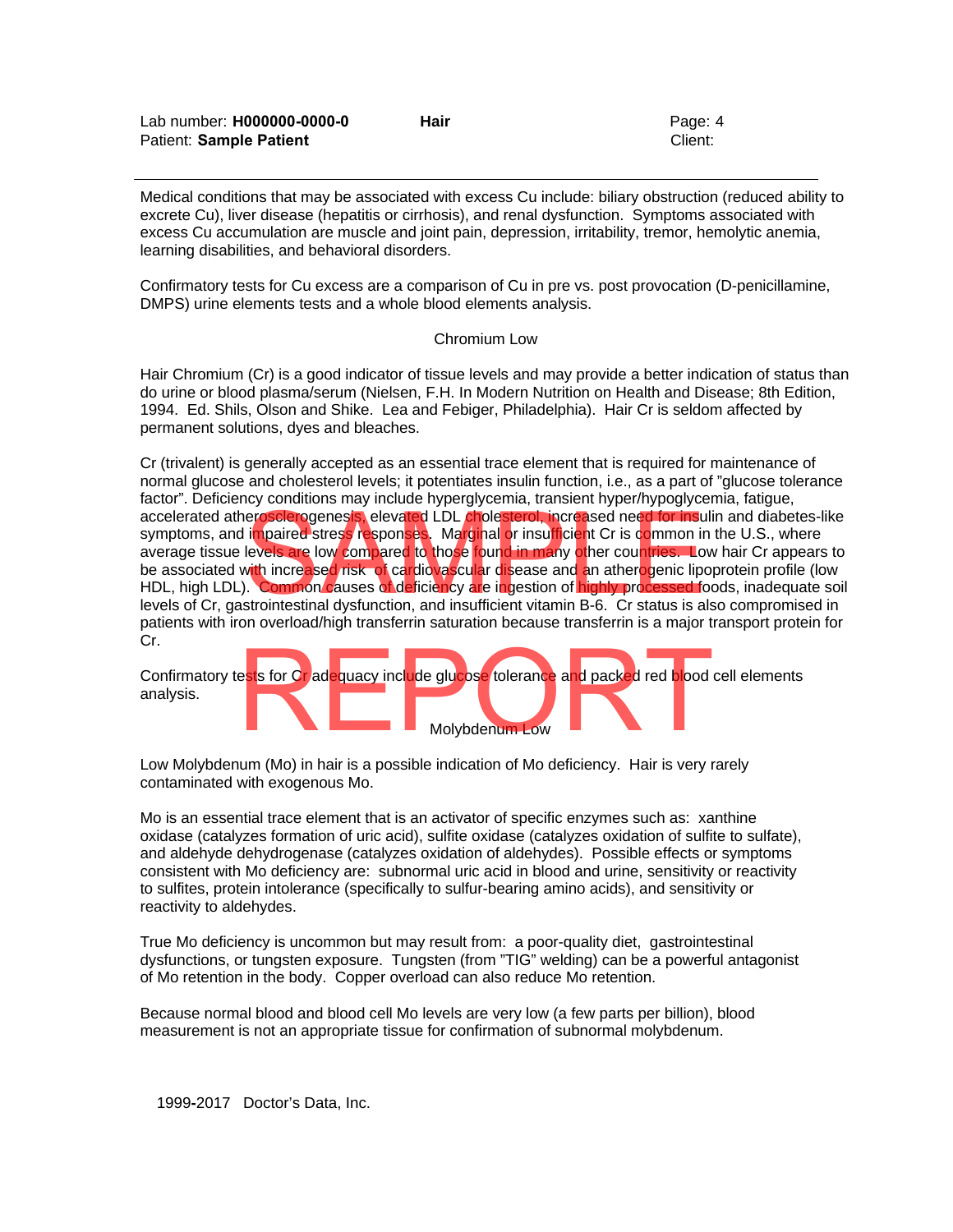Confirmatory tests for Mo deficiency include measurement of urine sulfite concentration (increased in Mo deficiency), measurement of blood/urine uric acid level (decreased in Mo deficiency), and measurement of urinary Mo content.

#### Lithium Low

Lithium (Li) is normally found in hair at very low levels. Hair Li correlates with high dosage of Li carbonate in patients treated for Affective Disorders. However, the clinical significance of low hair Li levels is not certain at this time. Thus, hair Li is measured primarily for research purposes. Anecdotally, clinical feedback to DDI consultants suggests that low level Li supplementation may have some beneficial effects in patients with behavioral/emotional disorders. Li occurs almost universally in water and in the diet; excess Li is rapidly excreted in urine.

Li at low levels may have essential functions in humans. Intracellularly, Li inhibits the conversion of phosphorylated inositol to free inositol. In the nervous system this moderates neuronal excitability. Li also influences monamine neurotransmitter concentrations at the synapse (this function is increased when Li is used therapeutically for mania or bipolar illness).

A confirmatory test for low Li is measurement of Li in blood serum/plasma.

Hair Phosphorus (P) levels do not accurately reflect the adequacy of the biochemical functions of P. Further, hair P concentration does not correlate with dietary intake of P. However, hair P levels may be affected by abnormal calcium, P or vitamin D metabolism and possibly by abnormal magnesium levels. Hair P levels are measured primarily for research purposes. The Sphere of Li in blood serum/plasma.<br>
The Spherus Low<br>
Is (P) levels do not accurately reflect the adequacy of the biochemical fun<br>
Phosphorus Low<br>
Phosphorus Low<br>
The biochemical function does not correlate with dietar

Phosphorus Low

P is a major component of mineralized tissue such as bone and teeth. Along with calcium, P assimilation into bone is regulated by vitamin D. Phosphates also are present in every cell of the body where they are involved in chemical energy transfer and enzyme regulation. Phosphorylation chemistry is part of carbohydrate, amino acid, and lipid metabolism. International contract the measured primain, for research paraposes.<br>The property of mineralized tissue such as bone and teeth. Along with cate to bone is regulated by vitamin D. Phosphates also are present in every are in

Appropriate tests for assessing P status are measurements of whole blood (total) P level; serum vitamin D-3 and/or 25-OH vitamin D-3 level; and 24-hour urinary P level (together with measurements of calcium and magnesium).

# Rubidium Low

Hair Rubidium (Rb) levels may correlate with exposure and with Rb levels in other tissues. Rubidium is not considered to have a biological function; due to itÆs chemical similarity to potassium, it may be taken up by plants and animals (Comp. Biochem.Physiol.; 73: 223, 1982, Haemotologica 75: 27, 1990). Daily intake varies from 1-5 mg depending on geography and diet.

The Hair Toxic and Essential Elements test is a screen for element exposures over the last 3-4 months.